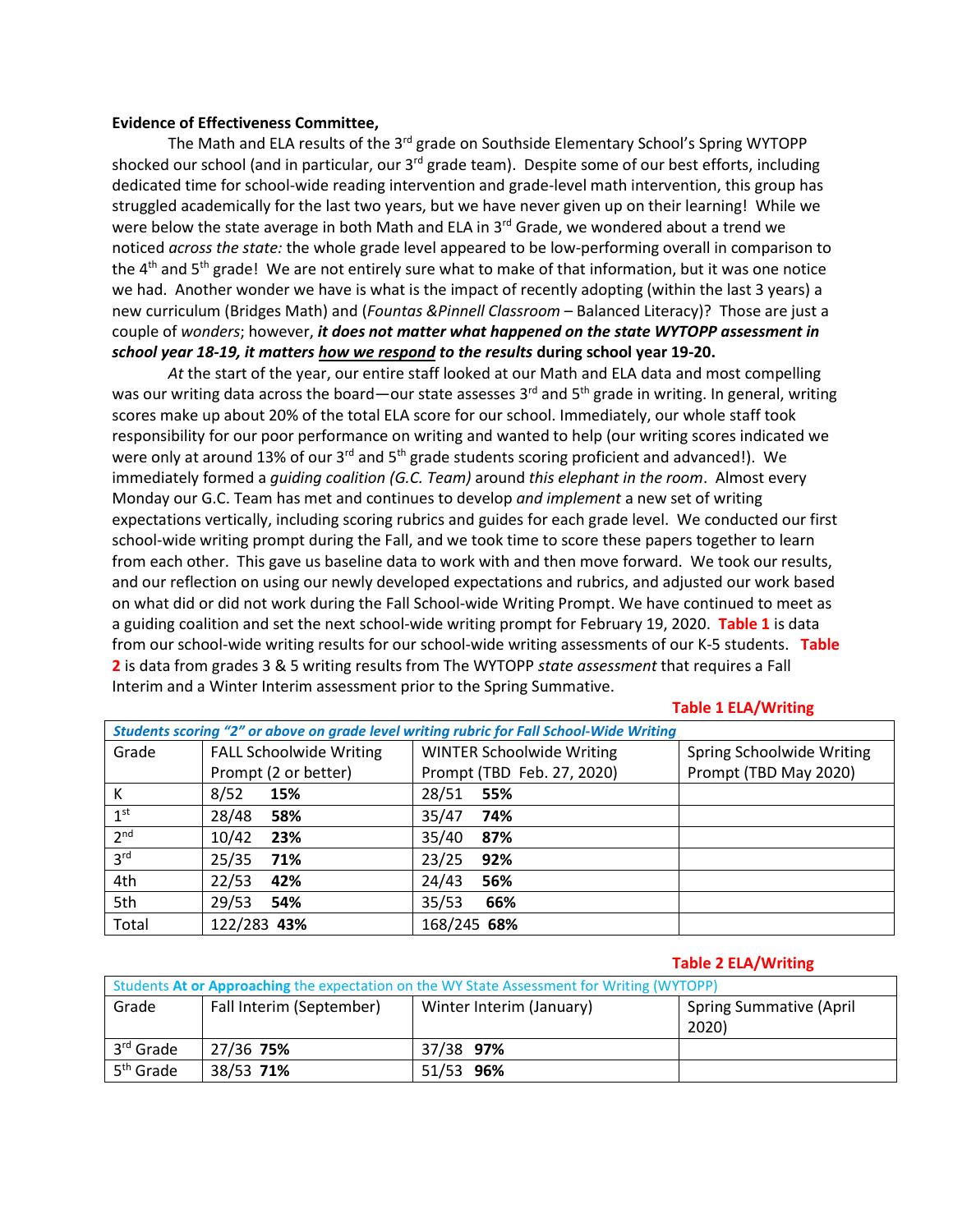Additionally, for ELA, our  $3^{rd}$  grade team of teachers continue to learn how to assess reading using the F&P Benchmark Assessment and utilize the results to improve reading instruction in the classroom. The 3<sup>rd</sup> grade team is collaborating with 2<sup>nd</sup> grade to build the vertical relationship with 2<sup>nd</sup> grade reading skills, and they will combine this effort with 4th grade during the 2020-21 school year. There is no question that this PD and training has helped all teams involved interpret the reading data and utilize results to inform and improve their instruction.

In Table 3 are our ELA/Writing Winter WyTOPP Interim results in January for 3<sup>rd</sup> grade. As you can see this year's 3<sup>rd</sup> grade is performing well compared to our state and district in ELA/Writing.

**Table 3 ELA/Writing**

|     | DEPARTMENT OF EDUCATION                          |                                 |              |                  |                            |                          |                                                                                                                                  |  |  |  |
|-----|--------------------------------------------------|---------------------------------|--------------|------------------|----------------------------|--------------------------|----------------------------------------------------------------------------------------------------------------------------------|--|--|--|
|     | <b>Dashboard &gt; School Performance on Test</b> |                                 |              |                  |                            |                          |                                                                                                                                  |  |  |  |
| ⊩ا≻ | Performance by Roster   Performance by Student   |                                 |              |                  |                            |                          |                                                                                                                                  |  |  |  |
|     | ∗®∙<br>Filtered By Test Reason: Winter           |                                 |              |                  |                            |                          | Average Score, Performance Distribution and Average Points Earned on Interim: ELA Grade 3 (Winter), by Roster and Reporting Cate |  |  |  |
|     | <b>Roster</b><br>≜                               | $\Rightarrow$<br><b>Teacher</b> | О            |                  |                            | <b>Total</b>             |                                                                                                                                  |  |  |  |
|     |                                                  |                                 | <b>Lotal</b> | Student<br>Count | Test<br>Completion<br>Rate | Scale Score <sup>2</sup> | <b>Performance Distribution</b>                                                                                                  |  |  |  |
|     | State                                            |                                 |              | 5204             |                            | $^{\circ}$<br>582        | $\Omega$<br>31% 12%<br>29%<br>28%                                                                                                |  |  |  |
|     | <b>District</b>                                  |                                 |              | 123              |                            | $\odot$<br>593           | ⊕<br>35%<br>37%<br>11%<br>17%                                                                                                    |  |  |  |
|     | School                                           |                                 |              | 38               |                            | $^{\circ}$<br>605        | ⋒<br>21%<br>$8\%$<br>29%<br>42%                                                                                                  |  |  |  |

In Table 4 below you can see that our while our  $4<sup>th</sup>$  grade (last year's underperforming 3<sup>rd</sup> grade) is improving (they are stride for stride with our district and a little better than the state), overall the third grade group at the state level is still an underperforming group.

|   |                                        |                                |       |                         |                            |                   | <b>Table 4 ELA/Writing</b>                                                                                                       |
|---|----------------------------------------|--------------------------------|-------|-------------------------|----------------------------|-------------------|----------------------------------------------------------------------------------------------------------------------------------|
|   | <b>DEPARTMENT OF EDUCATION</b>         |                                |       |                         |                            |                   |                                                                                                                                  |
|   | Dashboard > School Performance on Test |                                |       |                         |                            |                   |                                                                                                                                  |
| ◆ | Performance by Roster                  | Performance by Student         |       |                         |                            |                   |                                                                                                                                  |
|   | ۰®<br>Filtered By Test Reason: Winter  |                                |       |                         |                            |                   | Average Score, Performance Distribution and Average Points Earned on Interim: ELA Grade 4 (Winter), by Roster and Reporting Cate |
|   | ٠<br><b>Roster</b>                     | $\triangleq$<br><b>Teacher</b> | 0     |                         |                            | <b>Total</b>      |                                                                                                                                  |
|   |                                        |                                | Total | <b>Student</b><br>Count | Test<br>Completion<br>Rate | Scale Score =     | <b>Performance Distribution</b>                                                                                                  |
|   | State                                  |                                |       | 5482                    |                            | $\odot$<br>609    | $\Omega$<br>27%<br>27%<br>26%<br>20%                                                                                             |
|   | <b>District</b>                        |                                |       | 143                     |                            | $\bigcirc$<br>615 | $^{\copyright}$<br>20%<br>24%<br>34%<br>22%                                                                                      |
|   | School                                 |                                |       | 54                      |                            | $^{\circ}$<br>615 | $^{\rm \textregistered}$<br>22%<br>22%<br>28%<br>28%                                                                             |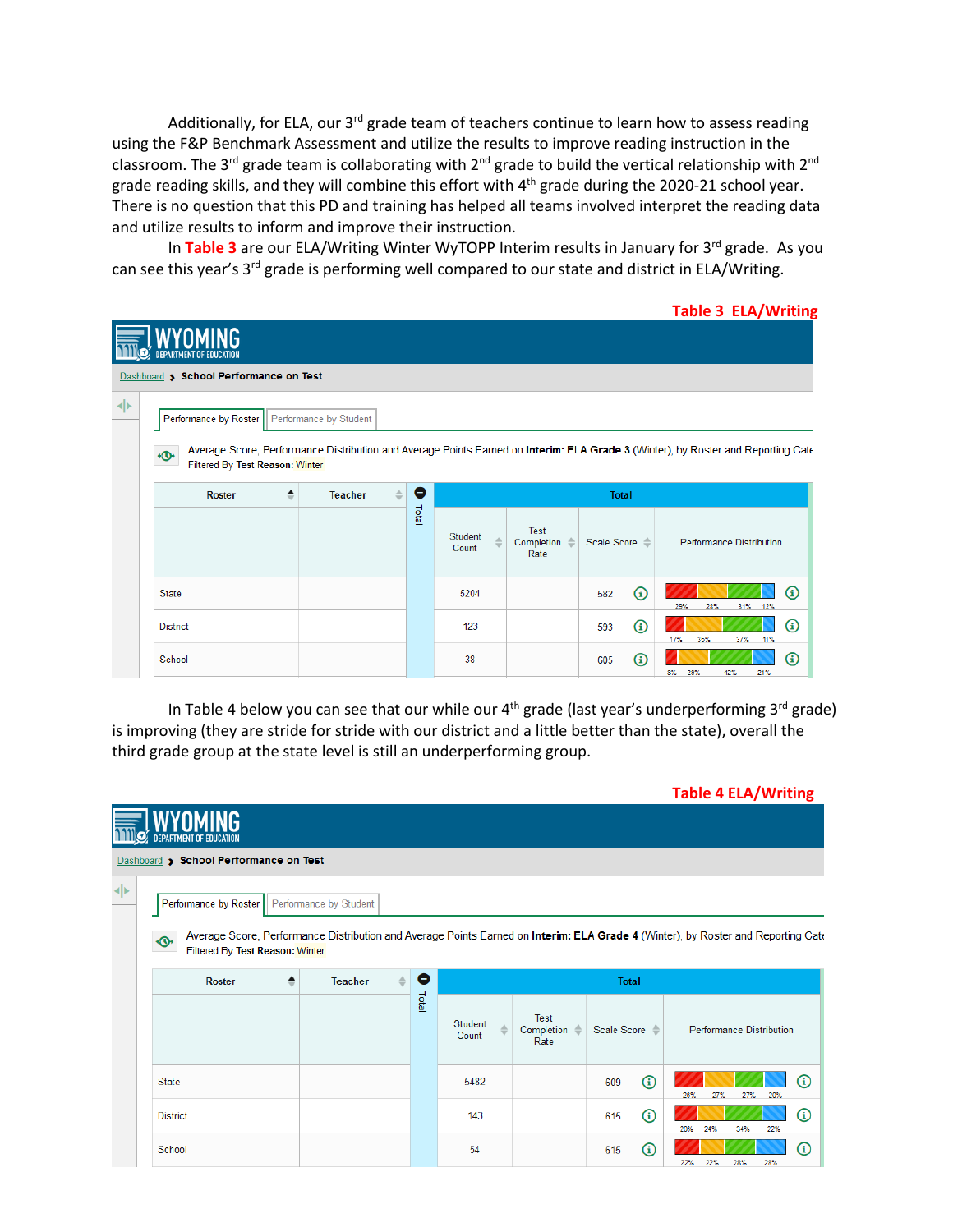Unfortunately, Math was another struggle for  $3<sup>rd</sup>$  grade during the 2018-19 school year. One response to the results from 2018-19 is our entire districts focus on vertical alignment and a viable curriculum for our three elementary schools. Another response was to have our  $3^{rd}$  grade team reflect on their common planning, collaboration, common formative assessments, and system of interventions. At the same time we continue to remind ourselves that the  $3<sup>rd</sup>$  grade results from the 18-19 school year do not fall solely on our third grade team; our whole school is concerned about these students.

By the end of the 18-19 school year, our district teams determined our math essentials. This was a great step for all of our teachers and schools. By reviewing what we know to be true at each grade level, examining our practice, including the *assessment blue prints* for the state tests, and including what our new math series, Bridges Math, held as essential we were able to focus on our own PCSD#1 Math Essentials. This focus allows us to drive our interventions/enrichments with more precision and a focus on what every student should be able to know and do in math. We had not had that kind of clarity since the adoption of the common core standards as our Wyoming State Math Standards. Working with our teams, there is no question that this achievement of determining math essentials has been huge!

Letting the 3<sup>rd</sup> grade team (all teams) reflect was important. As the quote goes, "Everybody has a plan until you get hit in the mouth." Well, our 3<sup>rd</sup> grade team felt as if *they* "got hit in the mouth." They examined every facet of their collaboration and team culture. "We plan together, we collaborate, we have a great team…what do we need to do differently to help our students?" They started by examining their team norms, what they were collaborating about, and their accountability to each other through common planning. They took a close look at their essentials, their units of study, and the blueprints for the WYTOPP State Assessment. This helped them to better plan and design units that not only would help the students do better on their essential learning but also on the state test. Through this process, the 3<sup>rd</sup> grade team continues to grow in their vulnerability and seek out each other's help. At this point in the year, our 2019-20 Third Grade Math results as compared to our district and the state (see Table 5 Math) are much improved.

## **Table 5 Math**

|   | DEPARTMENT OF EDUCATION                |                                 |              |                                  |                                         |                          |                                                                                                                                |  |  |  |  |
|---|----------------------------------------|---------------------------------|--------------|----------------------------------|-----------------------------------------|--------------------------|--------------------------------------------------------------------------------------------------------------------------------|--|--|--|--|
|   | Dashboard > School Performance on Test |                                 |              |                                  |                                         |                          |                                                                                                                                |  |  |  |  |
| ◆ | Performance by Roster                  | Performance by Student          |              |                                  |                                         |                          |                                                                                                                                |  |  |  |  |
|   | ۰®<br>Filtered By Test Reason: Winter  |                                 |              |                                  |                                         |                          | Average Score, Performance Distribution and Average Points Earned on Interim: Mathematics Grade 3 (Winter), by Roster and Repc |  |  |  |  |
|   | <b>Roster</b>                          | $\Rightarrow$<br><b>Teacher</b> | О            |                                  |                                         | <b>Total</b>             |                                                                                                                                |  |  |  |  |
|   |                                        |                                 | <b>Letal</b> | Student<br>$\triangleq$<br>Count | Test<br>Completion $\triangleq$<br>Rate | Scale Score <sup>2</sup> | Performance Distribution                                                                                                       |  |  |  |  |
|   | <b>State</b>                           |                                 |              | 5255                             |                                         | $^{\circ}$<br>417        | $\Omega$<br>46%<br>17% 7%<br>30%                                                                                               |  |  |  |  |
|   | <b>District</b>                        |                                 |              | 123                              |                                         | $^{\circ}$<br>431        | ⋒<br>17%<br>27%<br>28%<br>28%                                                                                                  |  |  |  |  |
|   | School                                 |                                 |              | 38                               |                                         | $\Omega$<br>442          | $\Omega$<br>29%<br>21%<br>16%<br>34%                                                                                           |  |  |  |  |

Our 4<sup>th</sup> grade team knew and accepted the challenge when they received their students (2018-19 third grade students). They continue to foster a growth mindset in their students. Like the  $3^{rd}$  grade